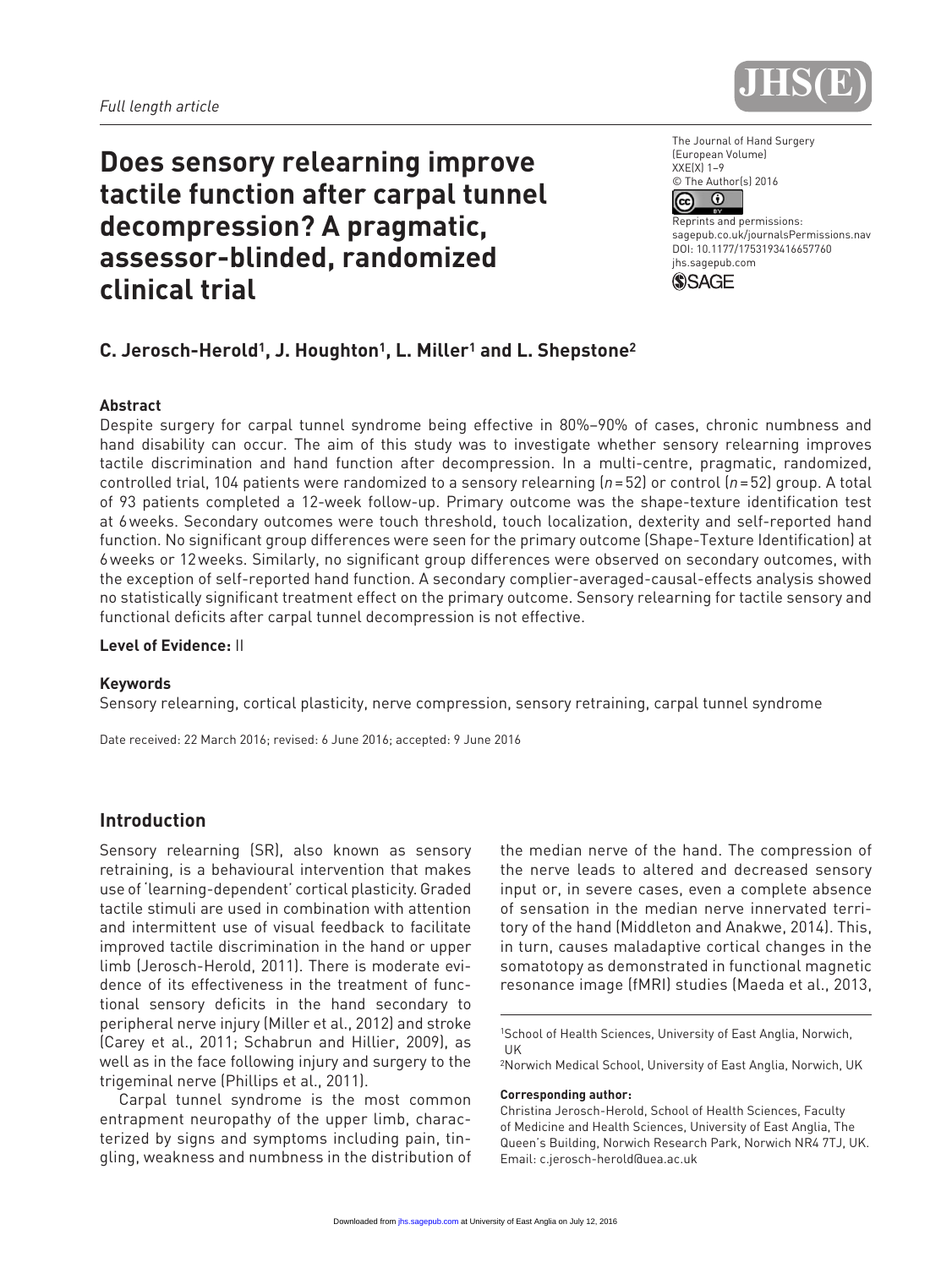2014; Napadow et al., 2006). Although surgery can effectively alleviate symptoms of pain, tingling and numbness, those with severe and longer duration of symptoms are often left with chronic sensory disturbance (Middleton and Anakwe, 2014).

SR is not routinely offered to patients who have chronic sensory deficits after carpal tunnel decompression (Jerosch-Herold, 2011). To the best of our knowledge, only one pilot study has investigated the feasibility and acceptability of this intervention in carpal tunnel syndrome (Jerosch-Herold et al., 2012).

The objective of this definitive trial was to investigate whether a SR intervention taught as an unsupervised 6-week home therapy programme can improve tactile discrimination and self-reported hand function in patients with chronic sensory deficits after carpal tunnel decompression.

# **Methods**

## *Study design and setting*

This pragmatic, assessor-blinded, randomized controlled trial was conducted with the Norwich Clinical Trials Unit at the University of East Anglia. The term 'pragmatic' is used here in the context of a pragmatic trial (does an intervention work in those who are offered it?) as opposed to an 'explanatory' trial (does an intervention work under ideal conditions?) (Roland and Torgerson, 1998). Identification of potentially eligible patients took place in a large secondary care teaching hospital by searching the surgery records of the departments of Plastic & Reconstructive Surgery and Orthopaedics for patients who had carpal tunnel decompression at least 12months ago or longer. The same method was also used in two primary care sites in Norfolk where carpal tunnel decompression is performed.

The screening, clinical assessment and subsequent randomization of eligible patients was conducted in four consecutive waves between February 2014 and February 2015. The National Research Ethics Service (REC reference 13/EE/0149) and local Research & Development departments at participating sites gave approval prior to study commencement. All patients gave written informed consent.

## *Screening and selection*

Screening for eligible patients was a two-stage process. First, all patients over 18years of age who had undergone decompression surgery at least 12months previously were sent an invitation to participate, including a participant information sheet and screening questionnaire. The screening questionnaire asked patients to rate any numbness (loss of feeling) in

their hand (none  $= 1$ , mild  $= 2$ , moderate  $= 3$ , severe  $=$  4 and very severe  $=$  5) and any difficulty with grasping and use of small objects (no difficulty  $= 1$ , mild  $=$ 2, moderate  $= 3$ , severe  $= 4$  and very severe difficulty = 5). Patients were asked which hand their responses referred to (left, right, both) and to indicate any other co-morbidities affecting their hand(s). Personal contact details and basic demographic information were requested to enable contact by the trial research staff.

Second, those indicating at least mild numbness and difficulty (score  $\geq 2$  in each) in a previously operated hand were invited to attend the Norwich Clinical Trials Unit for a clinical assessment using validated sensory tests. Patients with sensory impairment secondary to other known aetiologies, such as stroke, were excluded.

Sensory impairment of the affected hand was assessed using standardized tests of sensibility, which are responsive in patients undergoing carpal tunnel surgery (Jerosch-Herold et al., 2011). Where patients had undergone bilateral decompression, the worst hand was assessed. Where both hands had similar levels of sensory impairment, the dominant hand was chosen. The tests assessed three aspects of sensory function: touch threshold (Weinstein Enhanced Sensory Test (WEST)), area localization (locognosia test) (Jerosch-Herold et al., 2006) and tactile gnosis (Shape-Texture Identification (STITM) test) (Rosen and Lundborg, 1998). All patients gave written informed consent prior to the baseline assessment. Patients with scores below normal on at least two out of the three clinical sensory tests were eligible to participate in the trial and issued with a further patient information sheet and consent form.

# *Randomization*

Stratified blocked randomization with randomly permuted block lengths of two, four and six were used. The baseline tactile gnosis score (STI test) was used to stratify randomization by low (0–3 points) and high (4–6 points) STI score. The randomized sequence was generated by the data manager of the Norwich Clinical Trials Unit and held separately from the main study database.

Patients who were eligible for the trial following baseline assessment were seen by the Chief Investigator (CI) (first author) who answered any questions about the trial and obtained written consent to participate before completing two further baseline measures: the Moberg Pick-up test (Moberg, 1991) and three subscales of the Michigan Hand Questionnaire (MHQ) (overall hand function, activities of daily living (ADL) of affected hand and both hands, and work) (Chung et al., 1998).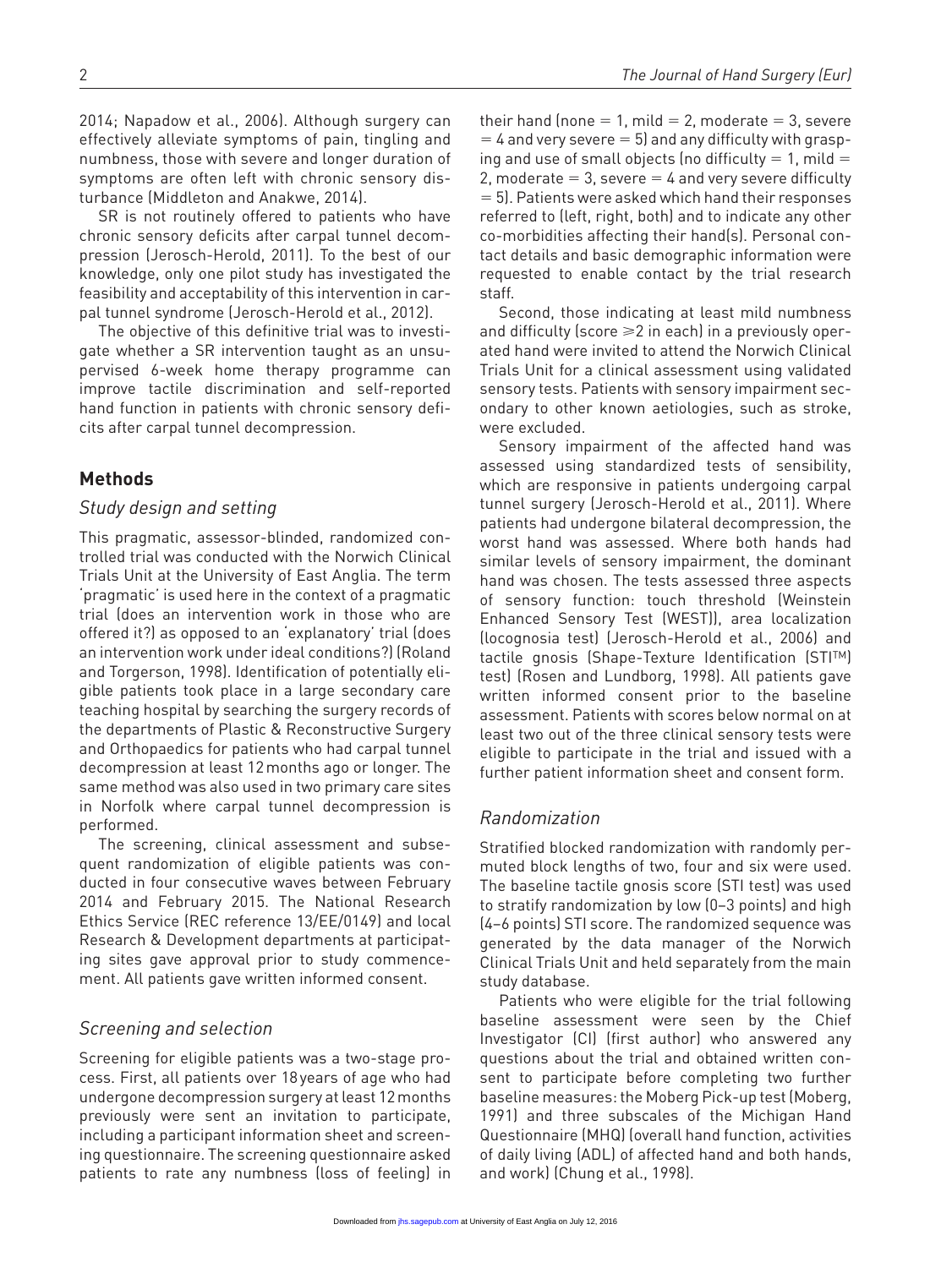# *Blinding*

Blinding of patients was not feasible in this trial. The allocation sequence was masked from the CI involved in randomizing patients to the trial (through online randomization). Both research associates involved in baseline and follow-up assessments were blind to group allocation. All randomized patients received verbal and written instructions not to divulge their group allocation to the assessor at both follow-up assessments.

## *Intervention – SR*

The SR programme was developed for the trial, based largely on a programme used in a previous pilot trial (Jerosch-Herold et al., 2012), and was designed to be practised daily at home. Using the principles of learning-dependent cortical plasticity, the SR programme proposes short intensive periods of tactile stimulation with and without vision, combined with cognitive learning techniques, to improve sensibility and function of the hand.

A standardized set of SR materials, as well as a booklet with written instructions and colour photographs, were given to patients. The CI explained and demonstrated the three SR exercises to patients emphasizing that these needed to be practised in a quiet environment for short periods (5–10 min) at least three times a day over 6weeks. Patients were advised that they needed to modify the training materials to ensure that the exercises remained challenging, for example by incorporating smaller, more complex objects or relying less on vision and more on touch alone. It was emphasized that vision should be used only intermittently as feedback when identification by touch alone could not be accomplished. The first exercise used a 30mm wooden cube with four different grades of sandpaper to be identified in order of smoothest to roughest and a 20mm playing dice with raised dots from one to six. The playing dice was designed to be carried in a trouser or coat pocket to facilitate frequent daily practice. For the second exercise, an opaque cloth bag containing 14 small everyday items such as coins, buttons and screws was used. Patients had to identify each object by touch and without vision while attending to the feel of shape, weight, texture and form. For the third exercise, patients were asked to choose usual daily activities involving fine dextrous finger movement in which they needed to attend to the feeling of the shape, weight or texture of the items they were touching and using visual feedback only intermittently.

## *Control group*

Patients in the control group were instructed to use their hands as they had before. At the end of their trial participation they were offered written instructions on SR, including a description of materials that can be found around the house (e.g. assorted nuts, screws, buttons, textured fabrics) and how to practise the SR programme.

# *Trial outcomes*

All patients were assessed prior to randomization (baseline), at 6weeks (end of treatment) and 12weeks (end of follow-up). Each assessment comprised, in order of administration: (i) touch threshold (WEST) test; (ii) locognosia test; (iii) tactile gnosis (STI) test; (iv) Moberg Pick-up test; and (v) three sub-scales of the standardized MHQ. The methods of administration and scoring for the WEST, locognosia and STI tests have been described previously (Jerosch-Herold et al., 2011). Patient-perceived ability to use the hand in everyday activities and work was captured by three subscales of the validated MHQ.

The primary outcome was the tactile gnosis score assessed by the STI at 6weeks. Secondary outcomes were the STI score at 12weeks, touch threshold, locognosia test and Moberg Pick-up test and patientreported hand function (MHQ).

Data on adherence to the home SR programme were collected through a patient completed daily diary in which patients were asked each day to indicate which exercises were completed, how often and for how long. The diary had 42 days (6 weeks) of rows to complete. At the end of the 6 weeks patients were asked to indicate if they continued with the exercises and, if so, why. They were also asked to comment on what they liked and disliked about the SR programme.

## *Sample size*

The sample size calculation was based on data from a previous pilot trial (Jerosch-Herold et al., 2012), which observed a pooled standard deviation for the STI of 1.605. Using a 1.09 point change observed in STI score over 4months in a group of 63 patients undergoing surgery and who considered themselves improved on a global rating scale (Jerosch-Herold et al., 2011) as being clinically relevant, this provides an effect size of 0.68 (i.e. 1.09/1.605). Based upon this effect size (0.68), a power of 90% and 5% significance level, 47 patients per group would be required. Allowing for a 25% loss to follow-up a total of 126 randomized patients was aimed for.

## *Statistical analysis*

The data analysis was conducted sub-group blind (i.e. the trial statistician did not know which group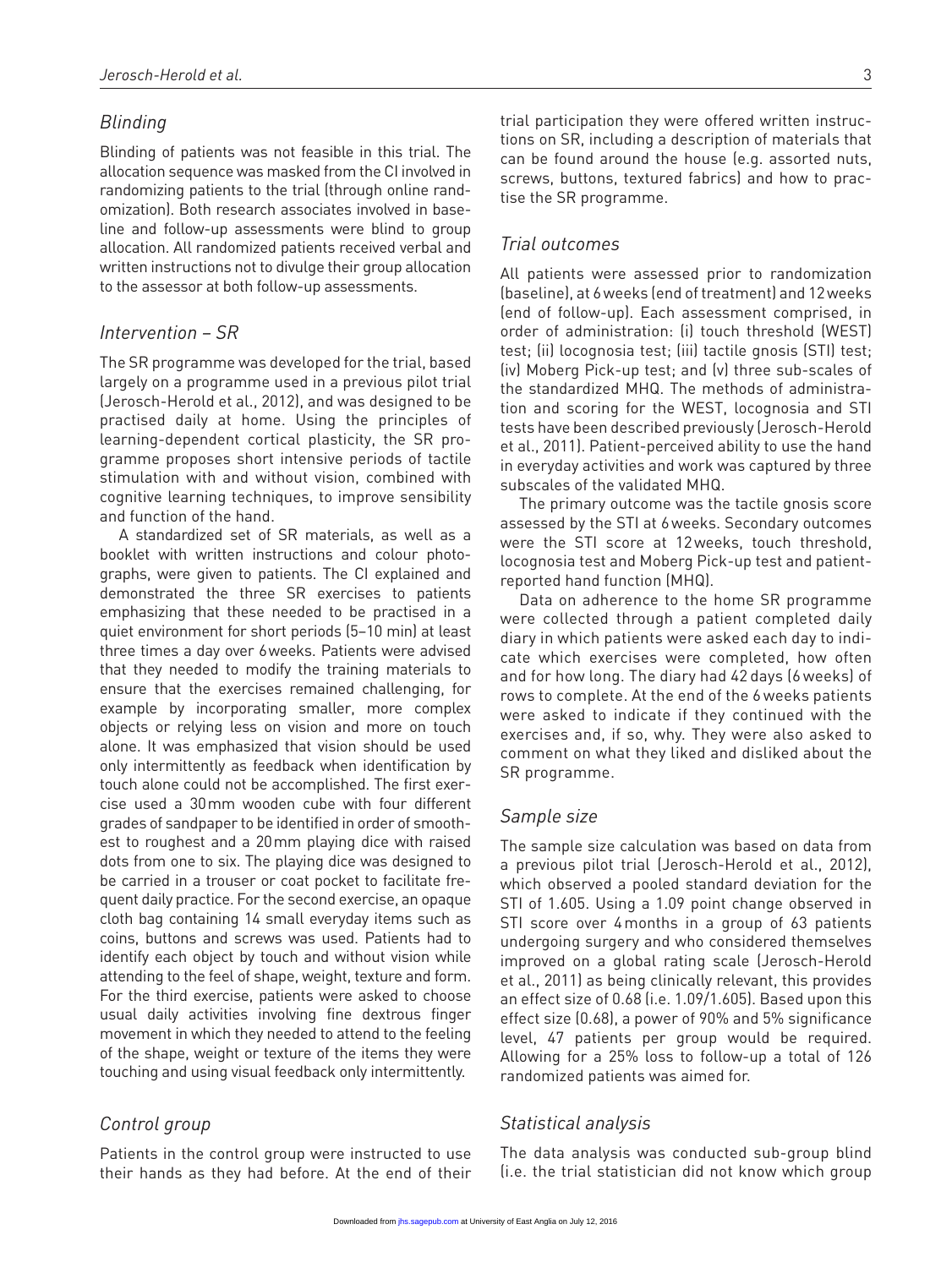was the intervention and which the control). An intention-to-treat (ITT) approach was used for the primary efficacy analysis, analysing patients according to the group to which they were randomized irrespective of whether or not they carried out the SR exercises. A *t*-test, with 95% confidence interval was initially used to test for a difference in mean STI scores between the two groups. A general linear model was then constructed with the STI baseline score, severity of reported numbness and difficulty grasping at baseline as covariates (i.e. adjusted for baseline prognostic variables prespecified in the statistical analysis plan), to estimate an 'adjusted' between-group mean difference, with 95% confidence interval. A similar approach was used for secondary endpoints.

A secondary analysis utilized complier-averagedcausal-effects (CACE) approach (Hewitt et al., 2006) to estimate the effect size in those deemed to be adherent to SR. Adherence data in the intervention group was based on 38 diaries that were returned. 'Compliers' (i.e. those adherent) were defined by clinical expert members of the Trial Steering Committee for the Statistical Analysis Plan, with a patient deemed to be adherent if SR exercises were undertaken at least once a day, for at least 5days out of 7 consecutive in a week and over at least three consecutive weeks. For a sensitivity analysis the threshold was raised to a 6-week duration, with the same day and week frequency.

#### *Data management*

A trial specific Microsoft SQL (structured query language) database was set up by the data manager at the Norwich Clinical Trials Unit, held on a secure server and accessed through password by the CI and two research associates. All data entry from paper clinical record forms was doubled-checked by a member of the research team prior to data lock.

## **Results**

### *Trial participants*

Between February 2014 and February 2015, 1629 patients were mailed an invitation and screening questionnaire. Figure 1 shows the number of patients who met eligibility at the screening and clinical assessment stage and the flow of randomized patients through the trial, in accordance with the CONSORT statement (Schulz et al., 2010).

A total of 120 patients who reported at least mild numbness and mild difficulty with grasping objects attended for clinical assessment of hand sensibility. Of these, 106 (88%) were found to have sensory

impairment on at least two out of three tests. A total of 104 patients consented and were randomly assigned to the intervention (*n* = 52) or control group (*n* = 52). Baseline characteristics are summarized in Table 1.

Ten patients withdrew, all from the intervention group (9.6%), and one patient was lost to follow-up in the control group. One patient in the intervention group missed the 6-week follow-up due to illness, but attended assessment at 12weeks. Outcomes at 12weeks were, therefore, obtained for 93 participants (89.4%). Patients who withdrew or were lost to follow-up tended to have poorer sensory scores and greater functional disability. Reasons for withdrawal included deteriorating general health (*n*=2), a perceived lack of benefit to the trial (*n*=2), frustration caused by perceived lack of improvement despite undertaking exercises (*n*=2) and finding the exercises boring or difficult to fit around work (*n*=1). Patients who expressed a wish to withdraw were encouraged by research staff to discontinue the intervention only and to remain in the trial, however most declined as they felt they were no longer of benefit to the trial.

## *Outcomes*

One report of an adverse event was received, which may have been related to the intervention. The patient had ongoing pain in their hand and arm and reported that this seemed to be aggravated by the exercises. The patient was advised to discontinue the intervention, the issue was discussed by the Trial Management Group and Steering Committee and no further action was taken. The patient completed the 6- and 12-week follow-up and was included in the analysis as per allocated arm (treatment group).

Unblinding of assessors occurred in 11 cases at the 6-week assessment and a further seven cases at the 12-week assessment. Most cases of unblinding were in the intervention group (nine at 6weeks, five at 12weeks). In some instances this occurred when the research staff who were also assessors contacted patients to remind them of their appointment, but in most cases unblinding happened during the assessment when patients noted that they had improved on objective tests and would attribute this to the 'exercises'. Assessors were asked to guess each patient's group allocation after the final 12-week assessment. Excluding those who had unblinded the assessor, the assessors correctly guessed 54% to be in the intervention group and 59% in the control group.

Tables 2 and 3 show the results of the ITT efficacy analysis at 6 and 12weeks for the primary and secondary outcomes. There were no statistically significant differences between the groups at 6weeks on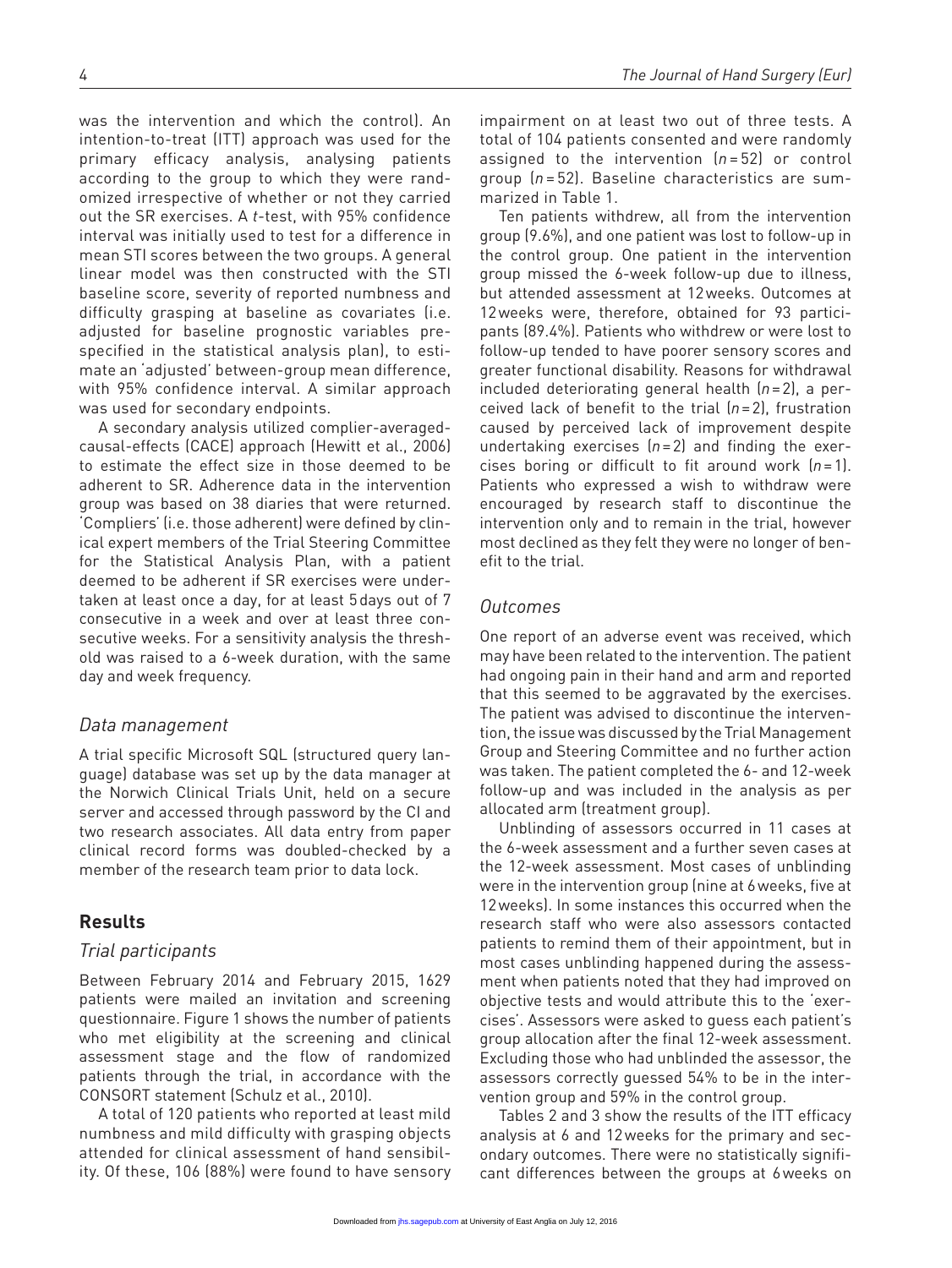

**Figure 1.** CONSORT diagram.

|  | <b>Table 1.</b> Baseline characteristics. |  |  |
|--|-------------------------------------------|--|--|
|--|-------------------------------------------|--|--|

|                                       |                                           | Intervention $(n=52)$                        | Control $(n=52)$                        |
|---------------------------------------|-------------------------------------------|----------------------------------------------|-----------------------------------------|
| Age mean (SD), years                  |                                           | 71.8(12.0)                                   | 70.8 (12.3)                             |
| Sex male/female                       |                                           | 21 (40%)/31 (60%)                            | 29 (56%)/23 (44%)                       |
| Dominant hand affected                |                                           | 29 (56%)                                     | $31(60\%)$                              |
| Months since surgery, mean (range)    |                                           | 28.7 (11 to 106)                             | 30.5 (13 to 73)                         |
| Self-reported numbness                | Mild<br>Moderate<br>Severe<br>Very severe | $21(40\%)$<br>22 (42%)<br>9(17%)<br>0        | 24 (46%)<br>$21(40\%)$<br>7(13%)<br>0   |
| Self-reported difficulty grasping     | Mild<br>Moderate<br>Severe<br>Very severe | 20 (38%)<br>19 (37%)<br>12 (23%)<br>$1(2\%)$ | 25 (48%)<br>17 (33%)<br>8(15%)<br>2(4%) |
| Previous injury or fracture           |                                           | 4(8%)                                        | 4(8%)                                   |
| Past stroke                           |                                           | 3(6%)                                        | 3(6%)                                   |
| Other co-morbidity affecting the hand |                                           | 18 (35%)                                     | 19 (37%)                                |
| Shape-Texture Identification (0-6)    |                                           | 3.6(1.7)                                     | 3.4(1.7)                                |
| Touch threshold (WEST) (0-4)          |                                           | 2.3(0.65)                                    | 2.5(0.63)                               |
| Locognosia (0-56)                     |                                           | 42.7(7.6)                                    | 42.6(8.3)                               |
| Moberg test (seconds)                 |                                           | 55.4 (38.3)                                  | 49.7 (35.9)                             |
| MHQ - overall function                |                                           | 55.7 (13.4)                                  | 55.2 (15.2)                             |
| MHQ - ADL affected hand               |                                           | 61.7(22.0)                                   | 64.8 (23.5)                             |
| MHQ - ADL both hands<br>MHQ - work    |                                           | $62.3$ $(21.0)$<br>$64.2$ (19.0)             | 60.1 (22.7)<br>60.6(24.4)               |

ADL: activities of daily living; MHQ: Michigan Hand Questionnaire; SD: standard deviation; WEST: Weinstein Enhanced Sensory Test.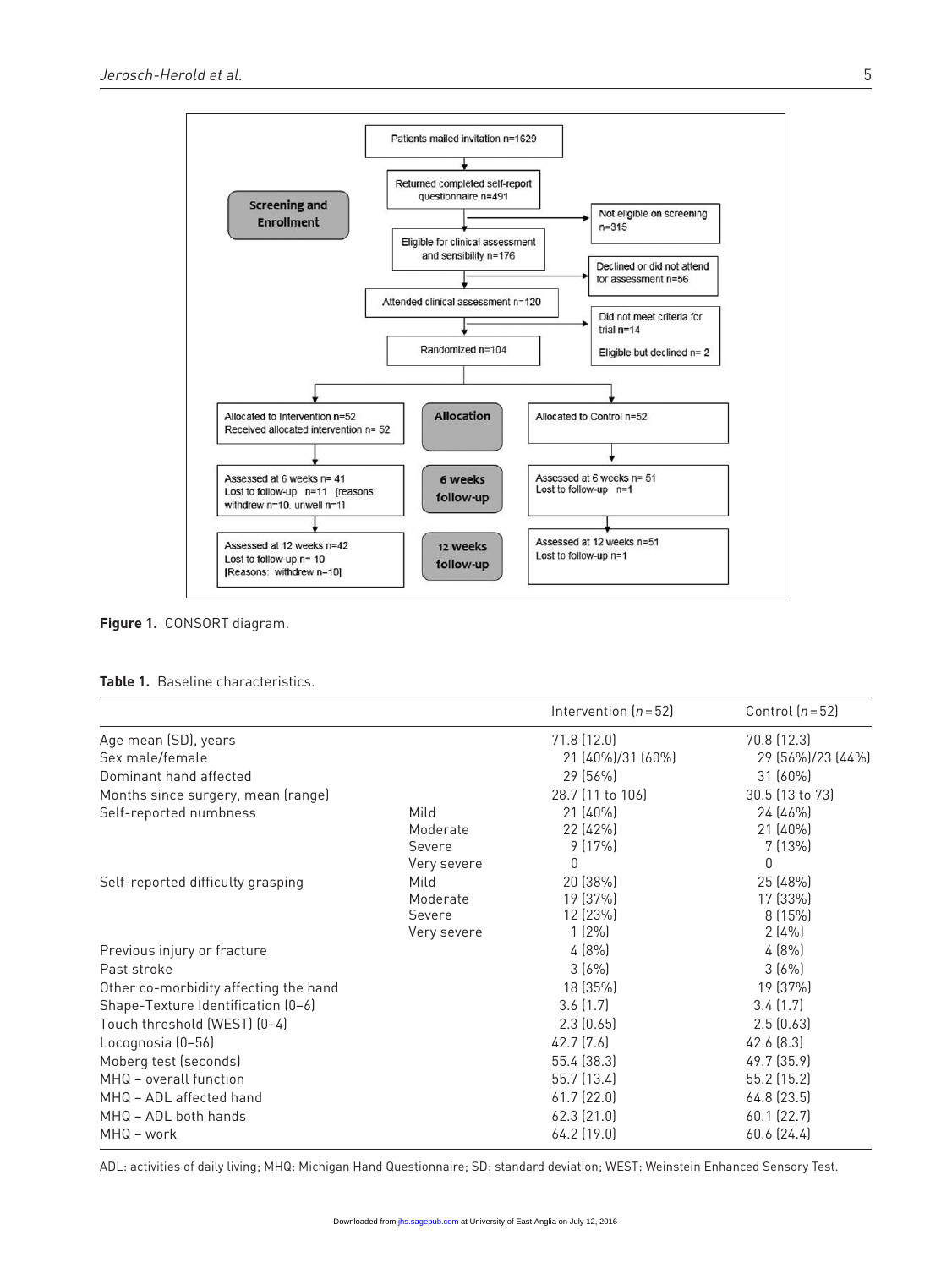| Control<br>$[n=51]$ | Intervention<br>$[n=41]$ | Unadjusted mean<br>difference (95% CI)       | Adjusted mean<br>difference <sup>1</sup> (95% CI) |
|---------------------|--------------------------|----------------------------------------------|---------------------------------------------------|
| 3.63(1.79)          | 4.20(1.85)               | $-0.57$ ( $-1.32$ to 0.19)<br>$p = 0.139$    | $-0.47$ ( $-1.09$ to 0.143)<br>$p = 0.129$        |
| 44.8 (6.66)         | 44.9 (8.71)              | $-0.09$ $[-3.28$ to 3.09]<br>$p = 0.954$     | $-0.27$ ( $-2.16$ to 1.62)<br>$p = 0.774$         |
| 3.72(0.54)          | $3.66$ $(0.59)$          | $0.06$ $[-0.17$ to $0.30]$<br>$p = 0.601$    | $0.02$ (-0.12 to 0.16)<br>$p = 0.776$             |
| 2.52(0.70)          | 2.73(0.73)               | $-0.21$ ( $-0.51$ to 0.084)<br>$p = 0.159$   | $-0.07$ ( $-0.32$ to 0.18)<br>$p = 0.555$         |
| $52.0$ (16.4)       | 60.2 (13.3)              | $-8.28$ ( $-14.6$ to $-2.0$ )<br>$p = 0.010$ | $-6.61$ ( $-11.0$ to $-2.2$ )<br>$p = 0.003$      |
| 60.8 (24.7)         | 70.7 (24.8)              | $-9.95$ ( $-20.2$ to 0.35)<br>$p = 0.058$    | $-6.36$ ( $-12.5$ to $-0.3$ )<br>$p = 0.040$      |
| 63.8 (22.6)         | 70.4 (22.9)              | $-6.60$ ( $-16.1$ to 2.9)<br>$p = 0.170$     | $-6.04$ ( $-11.6$ to $-0.5$ )<br>$p = 0.032$      |
| 62.4(20.6)          | 69.4 (24.7)              | $-7.04$ ( $-16.4$ to 2.3)<br>$p = 0.140$     | $-3.83$ ( $-2.5$ to 10.2)<br>$p = 0.231$          |
|                     |                          |                                              |                                                   |

**Table 2.** Efficacy analysis: ITT analysis at 6weeks.

1Adjusted for age, baseline score, difficulty grasping and numbness at baseline. Significance below 5% in bold.

ADL: activities of daily living; CI: confidence interval; MHQ: Michigan Hand Questionnaire; STI: Shape-Texture Identification; WEST: Weinstein Enhanced Sensory Test.

the STI test (adjusted mean difference −0.47, 95% CI −1.09 to 0.14, *p*=0.129) or at 12weeks (adjusted mean difference −0.18, 95% CI −0.78 to 0.42, *p*=0.549). Similarly differences between groups on secondary outcomes were not statistically significant with the exception of the patient-reported subscales of the MHQ. These included overall hand function (adjusted mean difference −6.61, 95% CI −11.0 to −2.2, *p*=0.003), ADL affected hand (adjusted mean difference −6.36, 95% CI −12.5 to −0.3, *p*=0.040) and bilateral ADL (adjusted mean difference −6.04, 95% CI −11.6 to –0.5, *p*=0.032). The significant difference in the MHQ was retained in two subscales by 12weeks (overall hand function and bilateral ADL).

Adherence diaries were received from 38 of the 42 patients who completed all follow-up. A total of 17 patients (45%) indicated that they continued to do the SR after 6weeks, mostly because they felt it was beneficial and hoped to see further improvement. They also found it easy and painless to do. Several patients abandoned the exercises within only a few days, while one patient undertook the exercises much more frequently and for longer periods resulting in a right skewed distribution, therefore medians and interquartile range (IQR) were used to summarize the data (Table 4).

For the secondary CACE analysis, defining 'compliance' on 3-week adherence to exercise, 28 patients (74%) in the intervention group were deemed 'compliers', i.e. they reported the minimum dose of treatment. A sensitivity analysis using a 6-week adherence threshold was performed in which 22 (58%) were deemed 'compliers' (Table 5). The estimates of treatment effect on the STI test at 6weeks and 12weeks

are larger relative to the ITT analysis but are not statistically significant.

## **Discussion**

In this pragmatic, randomized, controlled trial we found that a 6-week unsupervised home SR programme was not clinically effective in improving objective measures of hand sensibility in the short-term. The size of effect on the primary outcome (STI) at 6weeks is estimated at around half a point, but with an upper confidence limit that includes the size deemed clinically important and was used in the sample size calculation (i.e. 1.09 units) (Jerosch-Herold, 2003). The intervention did have a statistically significant effect on patient-reported hand function (MHQ subscales for overall hand function and ADL), however this must be interpreted with caution. First, those patients who withdrew (19%) from the intervention group and were therefore not included in the 6 and 12weeks analysis, had poorer sensory and functional scores at baseline. Therefore, the better score seen in the intervention group may simply be a bias from excluding those in the group with the worst scores. Second, the mean difference is below what might be considered clinically important (Shauver and Chung, 2009). Third, the MHQ was patient-reported and therefore not blinded, which may have created a bias in response.

The secondary CACE analysis found that considering those adherent with the recommended exercise frequency and duration did not have a significant effect on the primary outcome. The effect was increased relative to that estimated with the ITT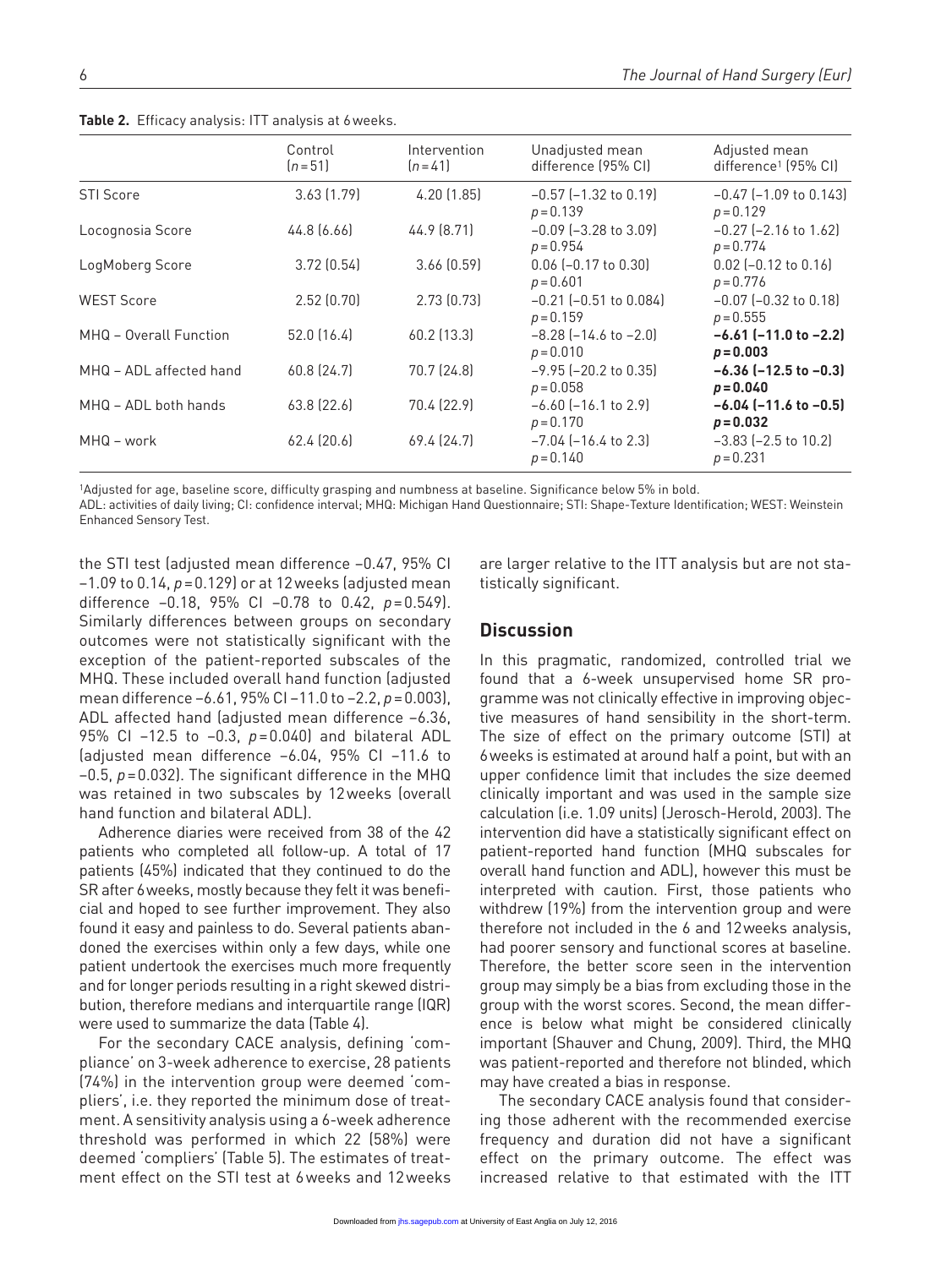|                            | Control<br>$[n=51]$ | Intervention<br>$[n=42]$ | Unadjusted mean difference<br>$(95\% \text{ C})$ | Adjusted mean difference <sup>1</sup><br>$(95\% \text{ C})$ |
|----------------------------|---------------------|--------------------------|--------------------------------------------------|-------------------------------------------------------------|
| <b>STI Score</b>           | 4.02 (1.59)         | 4.19 (1.78)              | $-0.17$ ( $-0.87$ to 0.53)<br>$p = 0.627$        | $-0.18$ $(-0.78$ to $0.42)$<br>$p = 0.549$                  |
| Locognosia Score           | 46.4 (7.41)         | 46.5 (7.47)              | $-0.14$ ( $-3.22$ to 2.94)<br>$p = 0.930$        | $-0.28$ ( $-2.23$ to 1.68)<br>$p = 0.777$                   |
| LogMoberg Score            | 3.62(0.53)          | 3.46(0.53)               | $0.16$ (-0.06 to 0.38)<br>$p = 0.621$            | $0.11$ (-0.02 to 0.25)<br>$p = 0.084$                       |
| <b>WEST Score</b>          | 2.73(0.69)          | 2.87(0.62)               | $-0.14$ ( $-0.42$ to 0.13)<br>$p = 0.297$        | $-0.02$ ( $-0.26$ to 0.213)<br>$p = 0.853$                  |
| MHQ - Overall Function     | 55.3(15.1)          | 63.3 (17.2)              | $-8.04$ ( $-14.7$ to $-1.4$ )<br>$p = 0.019$     | $-5.87$ ( $-10.8$ to $-1.0$ )<br>$p = 0.019$                |
| MHQ - ADL Affected<br>Hand | 63.0 (23.9)         | 73.1 (25.1)              | $-10.1$ ( $-20.2$ to 0.0)<br>$p = 0.051$         | $-6.56$ $(-14.1$ to $1.0)$<br>$p = 0.085$                   |
| MHQ - ADL Both Hands       | 65.1(22.4)          | 73.8 (23.0)              | $-8.68$ ( $-18.1$ to 0.7)<br>$p = 0.070$         | $-7.24$ ( $-13.3$ to $-1.2$ )<br>$p = 0.019$                |
| MHQ - Work                 | $67.0$ (20.2)       | 75.1 (20.9)              | $-8.16$ ( $-16.6$ to 0.3)<br>$p = 0.059$         | $-4.50$ ( $-10.1$ to 1.1)<br>$p = 0.110$                    |

**Table 3.** Efficacy analysis: ITT analysis at 12weeks.

1Adjusted for age, baseline score, difficulty grasping and numbness at baseline. Significance below 5% highlighted in bold. ADL: activities of daily living; CI: confidence interval; MHQ: Michigan Hand Questionnaire; STI: Shape-Texture Identification; WEST: Weinstein Enhanced Sensory Test.

#### **Table 4.** Summary statistics for 6 week adherence diary (*n*=38).

|                                                           | minimum | Recommended Diary reported adherence |              |                                            |
|-----------------------------------------------------------|---------|--------------------------------------|--------------|--------------------------------------------|
|                                                           |         |                                      |              | Median Interquartile range Minimum-maximum |
| Number of sessions per day                                |         |                                      | $1 - 2$      | $0$ to $5$                                 |
| Total number of sessions over 6 week period (42 days) 126 |         | 102                                  | $55 - 115$   | 7 to 210                                   |
| Average total time per day (minutes)                      | 15      | 14                                   | $11.75 - 20$ | 2 to 127                                   |
| Total duration over 6 weeks (minutes)                     | 630     | 598                                  | 410-842      | 42 to 5246                                 |

#### **Table 5.** Secondary CACE analysis.

|                                     | STI at 6 weeks<br>Mean difference (95% CI) | STI at 12 weeks<br>Mean difference (95% CI) |
|-------------------------------------|--------------------------------------------|---------------------------------------------|
| Adherence threshold 3 weeks minimum | $-0.77$ (-1.81 to 0.28)                    | $-0.23$ (-1.18 to 0.72)                     |
| Adherence threshold 6 weeks minimum | $-0.97$ (-2.28 to 0.35)                    | $-0.29$ ( $-1.48$ to 0.96)                  |

analysis, especially when using the stricter definition of adherence (6weeks), but this is to be expected when using a CACE analysis. Moreover, the lower confidence limit is  $>2$ , a difference that would be deemed clinically important for the STI test. The advantage of using CACE analysis, compared with per protocol analysis, is that it maintains comparability of groups achieved through randomization, assuming that the probability of non-compliance with the intervention would be the same in the control and intervention group (Hewitt et al., 2006). Both approaches will result in an estimated treatment effect larger than that estimated from the ITT approach.

Previous indications that SR may be beneficial observed in a pilot study (Jerosch-Herold et al., 2012) were not substantiated in this definitive trial. This was despite the intervention and follow-up period in the present trial being longer (6 and 12weeks compared with the 4 and 8weeks in the pilot trial) and improvements being made to the SR programme to facilitate adherence. The eligibility criteria in the present trial specified that patients had to be at least 12months since surgery as opposed to 6months in the pilot trial. The mean time since surgery was much longer in the present trial, which may account for a more chronic sensory impairment that could also be more resistant to treatment.

One possible reason for the lack of effect is that 'dose' and duration of the intervention were too low for learning to take effect. SR requires short but frequent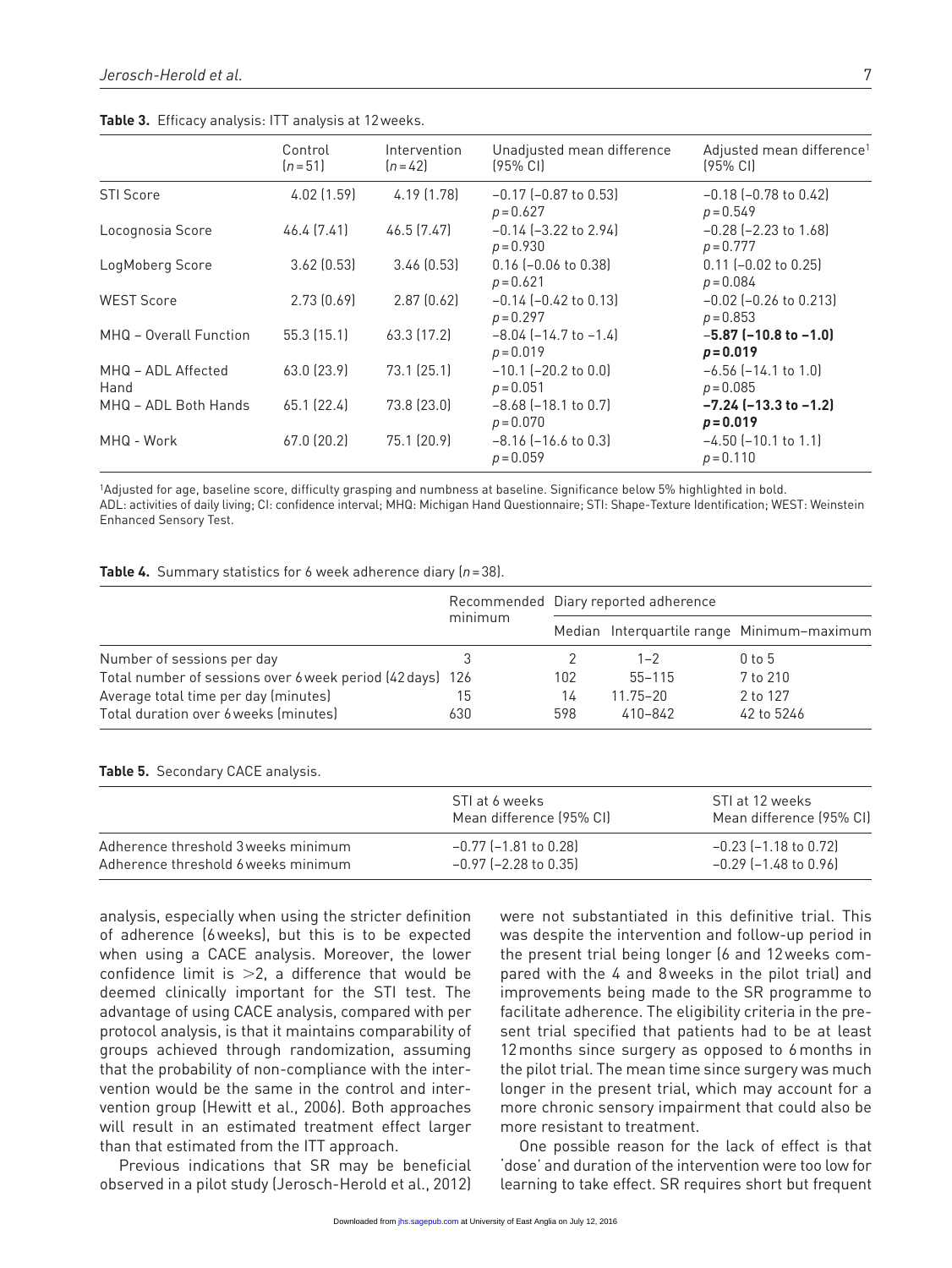practice in tactile discrimination tasks. In this study patients were given an unsupervised home programme. The exercises may not have been enacted as intended and there was no interaction with the study team between baseline and 6-week follow-up to check on progress and understanding. Such interaction may also have helped mitigate the attrition in the intervention group. Second, we cannot rule out the possibility that patients in the control group may have changed the way they used their hands, or sought information about SR through the internet. The sensory tests may have resulted in patients attending more to tasks requiring touch perception and discrimination. Both groups showed a small improvement in sensory scores over time. This could also be due to a practice effect from repeated sensory testing.

Another plausible reason for the lack of observed effect may be that the intervention was too generic and that a 'one size fits all' approach does not work. SR was standardized, but some patients noted in their diaries that they found certain exercises, such as the object identification, too easy. We did emphasize the need for patients to self-monitor and replace the objects with ones that were smaller and increasingly complex. Some patient diaries indicated that they replaced objects and also began to transfer the principles of SR into their everyday activities and hobbies by trying to undertake tasks requiring fine dexterity with their eyes closed, attending to the feel of the surface or object and using vision only intermittently. These patients also reported greater benefit from the intervention and continued to practise SR after the initial 6weeks. However, it is also evident from the diary comments that for some the SR programme was too easy or boring and those patients lost motivation, some withdrawing from the intervention or the trial altogether.

Finally, the mean age of the trial participants was relatively high (>70years). Although cognitive function declines with age, the ability to learn new skills (neural plasticity) remains (Cai et al., 2014; Leung et al., 2015). The way in which the exercises were enacted may have varied depending more on the person's cognitive ability, motivation and activity levels rather than age per se.

This trial posed several challenges. First, to identify patients with sensory impairment after carpal tunnel compression. Patients are not routinely assessed after surgery and therefore chronic sensory impairment is rarely documented in primary care records. However, the patient self-report did prove to be highly sensitive in identifying those who have sensory deficits on objective testing (88%). The second challenge was the high attrition observed in the intervention group. Even for those who did remain in the trial, adherence to the intervention was suboptimal in 42% of patients allocated to the intervention.

Reasons for withdrawal and non-adherence appear to be a combination of patient and interventionrelated factors. First, the intervention may have not been a good fit to the patients' specific problems thus resulting in early non-adherence. Furthermore, even among those who intended to comply or who were partial compliers, many forgot or were unable to find the time in their daily routine to do the exercises. SR requires patients to relearn the way they attend to their touch sense. Compensatory behaviours such as relying on vision or using the other hand due to poor sensibility may need to be 'unlearned'. Factors such as patient self-efficacy, motivation and opportunity to engage with the exercises may play an important role in whether SR is seen as a worthwhile behaviour to learn. Behaviour change taxonomy (Michie et al., 2015), which has been applied in the context of public health interventions such as promoting increased physical activity, may offer a useful framework for future sensory relearning intervention development.

#### *Strengths and limitations*

Strengths of this trial include the use of objective standardized measures of hand sensibility, and an adequately powered sample size. The intervention used in this trial, including the materials and instructions, were standardized and therefore replicable. In order to maximize treatment fidelity, the same person (CI) delivered the intervention to all patients.

There are also several limitations. Although loss to follow-up was only 10% for the whole cohort, attrition was much greater in the intervention group and may have biased the outcome. While assessor blinding was used, there were several instances of unblinding. The most likely bias arising from unblinded assessment is that it favours the experimental intervention and leads to an overestimate of effect (Poolman et al., 2007), however this was not observed in our trial. Finally, adherence with SR was patient reported and could not be independently verified.

## *Conclusions and implications*

Identification of chronic sensory impairment after carpal tunnel decompression and targeting of therapies to improve functional sensibility and hand function in this population may require alternative strategies. At present there is no evidence to support the use of unsupervised SR as an intervention for patients with tactile sensory and functional deficits after carpal tunnel decompression. Further research is needed on how SR programmes can be designed that are practicable, affordable and sufficiently challenging to maximize adherence. This may require more individually tailored exercises to address